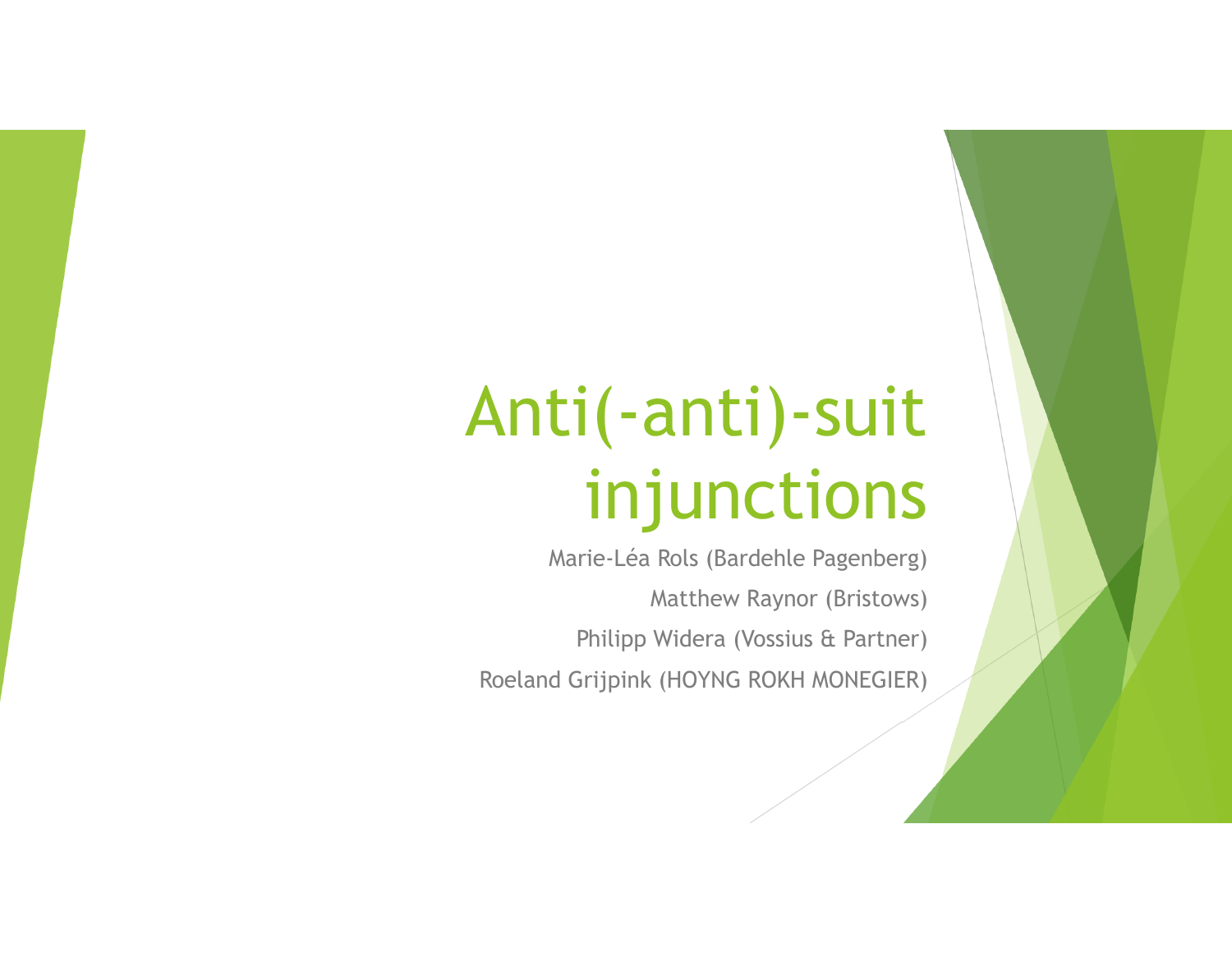**Introduction to ASIs and AASIs** 

**Panel discussion** 

#### Case Summaries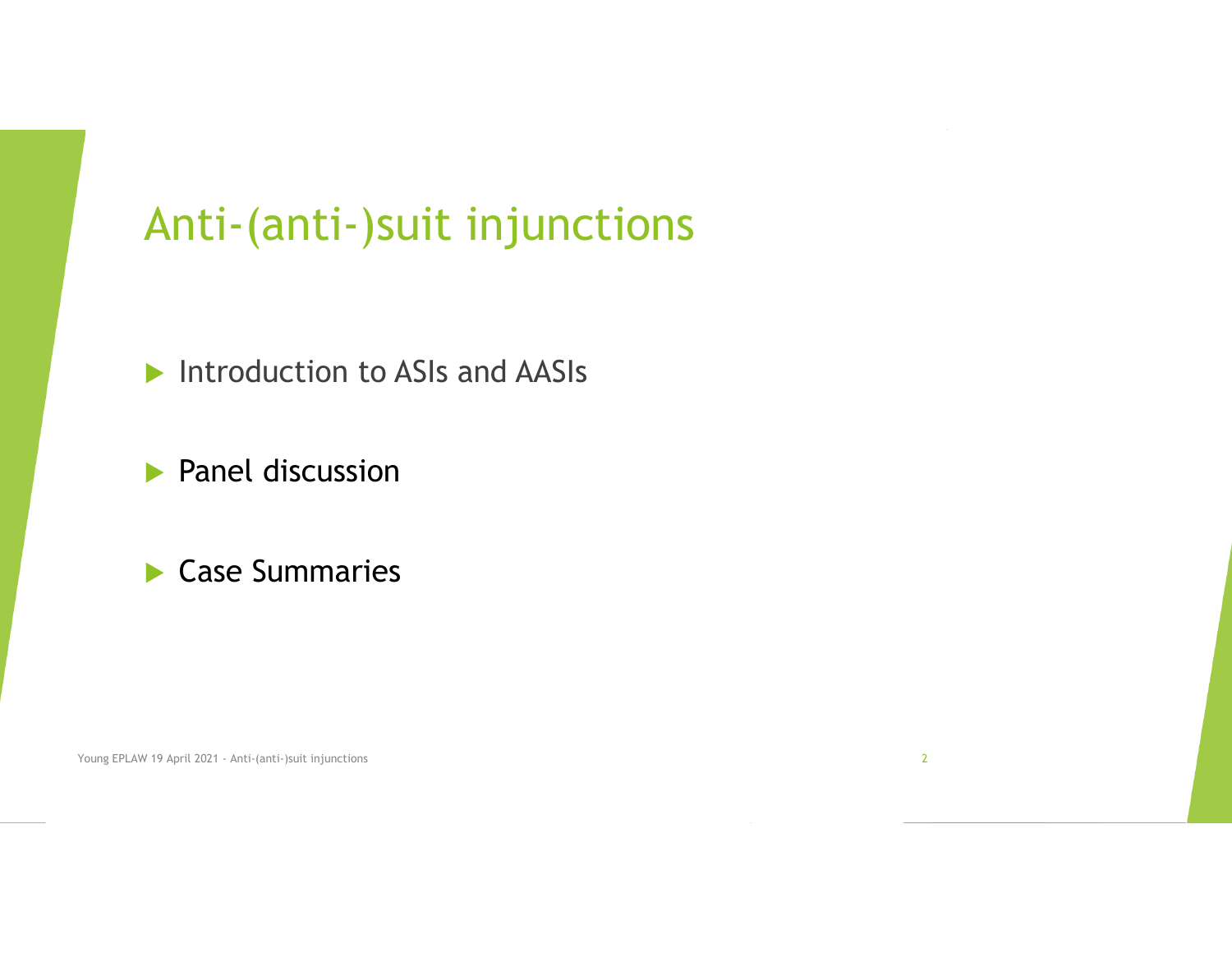#### **Introduction to ASIs and AASIs**

 $\blacktriangleright$  Panel discussion

#### Case summaries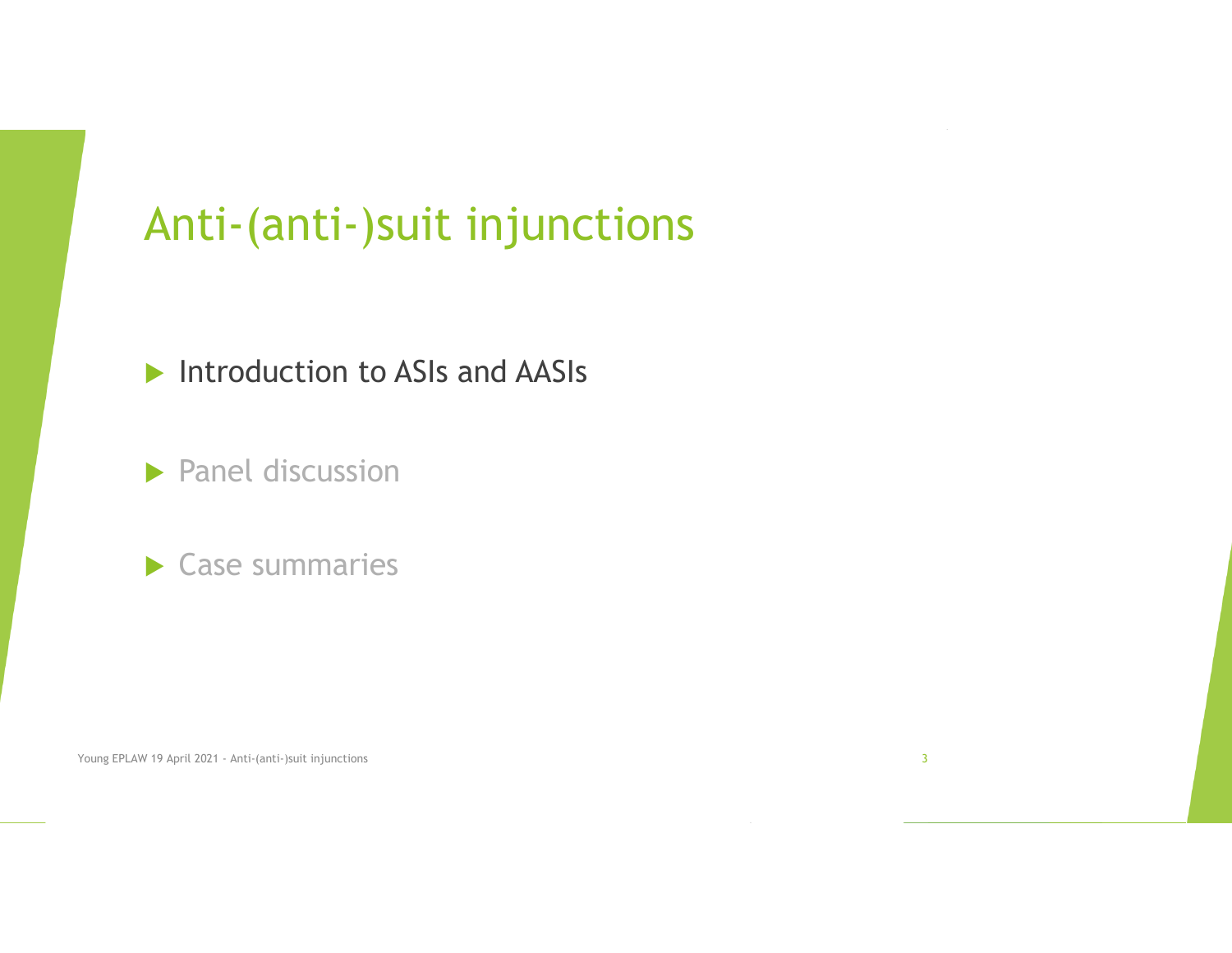### What is an Anti-Suit-Injunction ("ASI")?

Established by *common law-*courts

- ▶ By way of an ASI, a court can impose prohibitions on a party to a proceeding pending before it from bringing an action in a (foreign) court or from continuing a proceeding pending in that (foreign) court
- The ASI is directed against the individual party, not the other court (nevertheless, an ASI is perceived to be at least an indirect interference in (usually, foreign) court proceedings)
- In the past, it was a means to enforce contractual jurisdiction clauses and/or arbitration clauses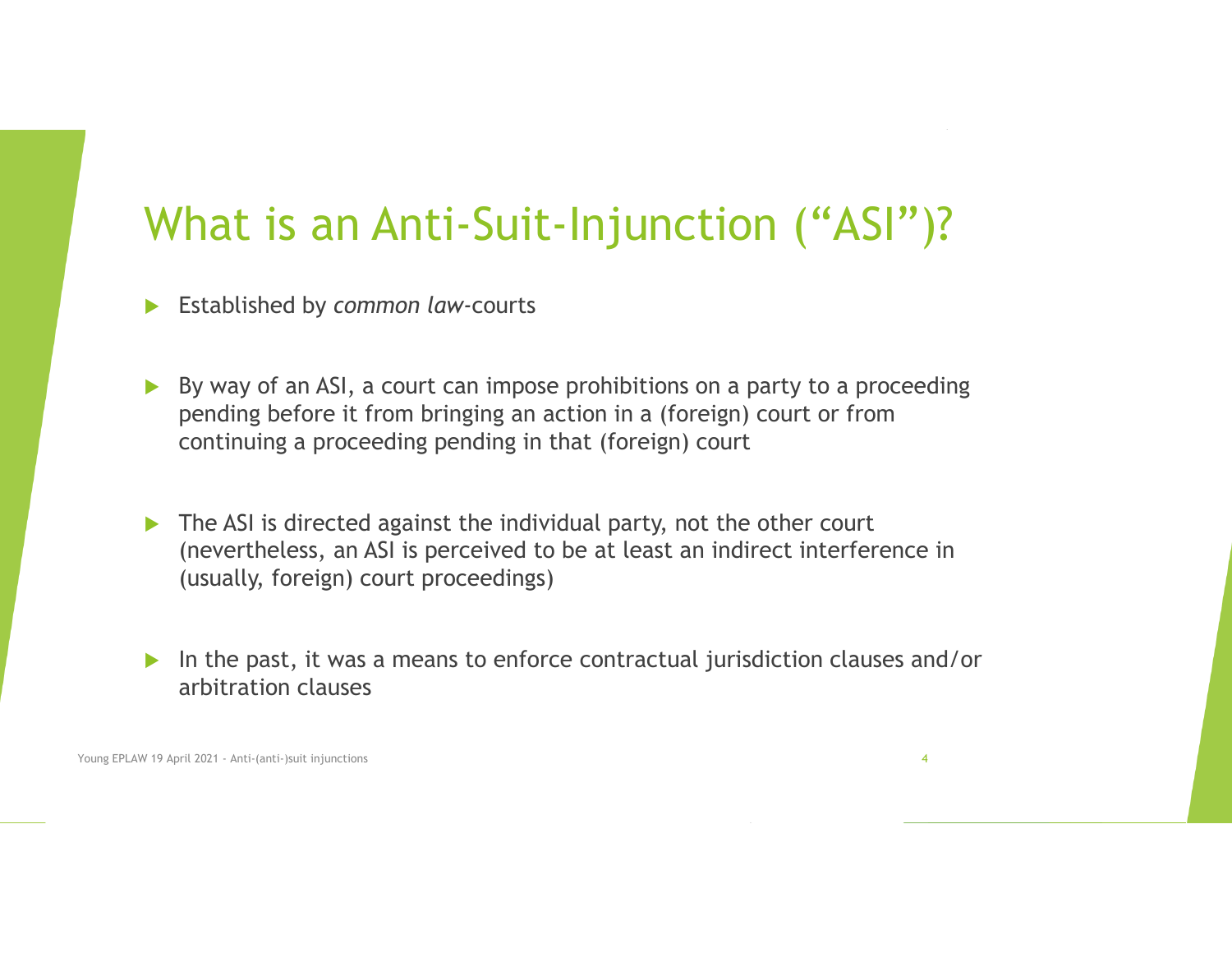#### How do you get one (in the UK)?

- $\blacktriangleright$ Does the English court have personal jurisdiction over the respondent?
- $\blacktriangleright$  Does the English court have a sufficient interest to justify restraining foreign proceedings?
- Can an appropriate ground for obtaining relief be made out?
	- Contractual grounds respondent must show 'strong reasons' why the agreed forum should not be used.
	- ▶ Non-contractual grounds applicant to show that the respondent's conduct is "oppressive or vexatious", or that it interferes with the English courts' due process
- Even if all the other requirements are met, is it appropriate to grant the injunction?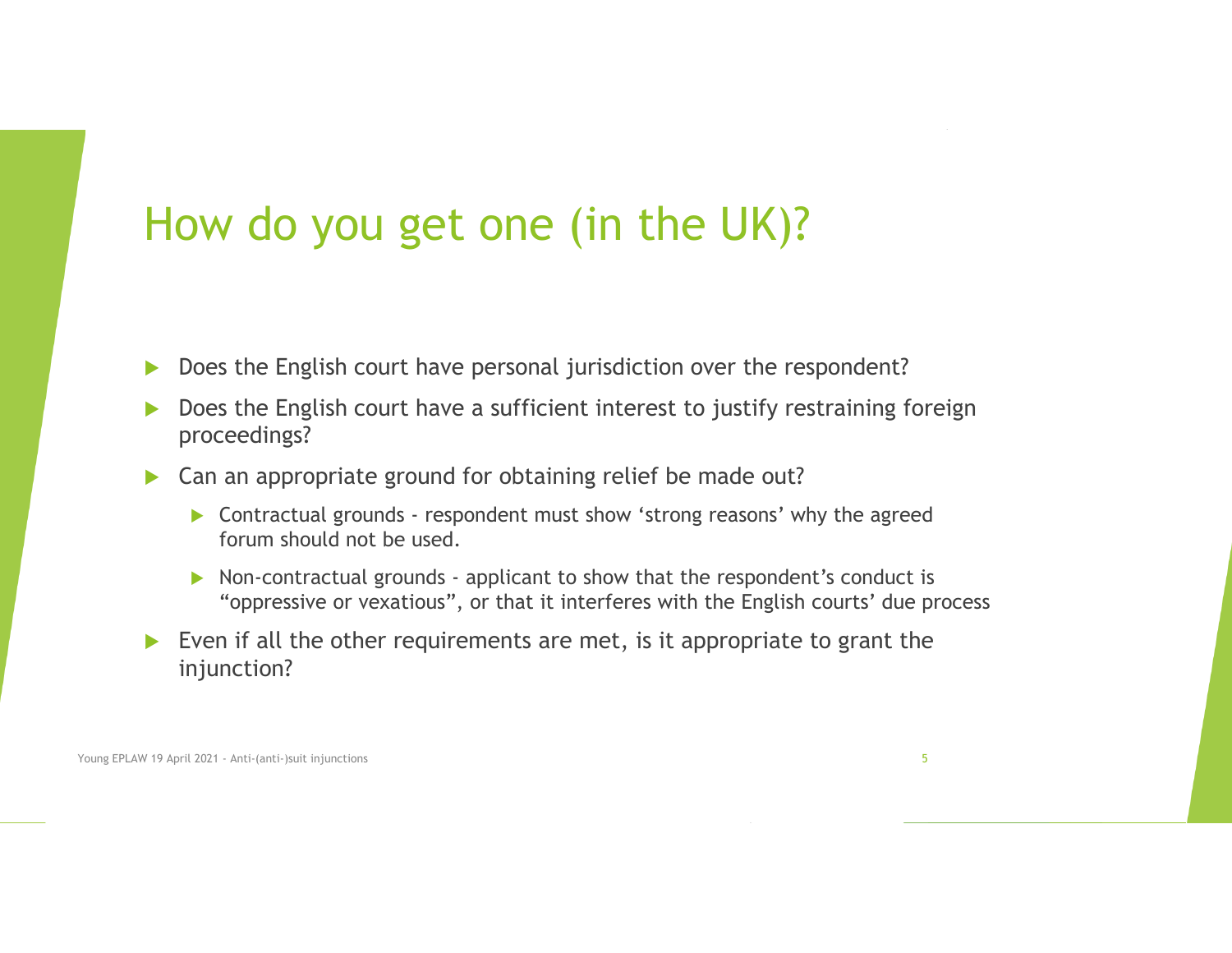## How do you get one (in the Netherlands)?

- $\blacktriangleright$ Possible to get an order to prohibit unlawful conduct
- ▶ Question: is the enforcement unlawful?
- Freedom to initiate court proceedings (article 6 ECHR), only limited in highly exceptional circumstances
- $\blacktriangleright$  Only if claim is evidently unfounded or in case of 'legal stalking' (abuse of procedural law)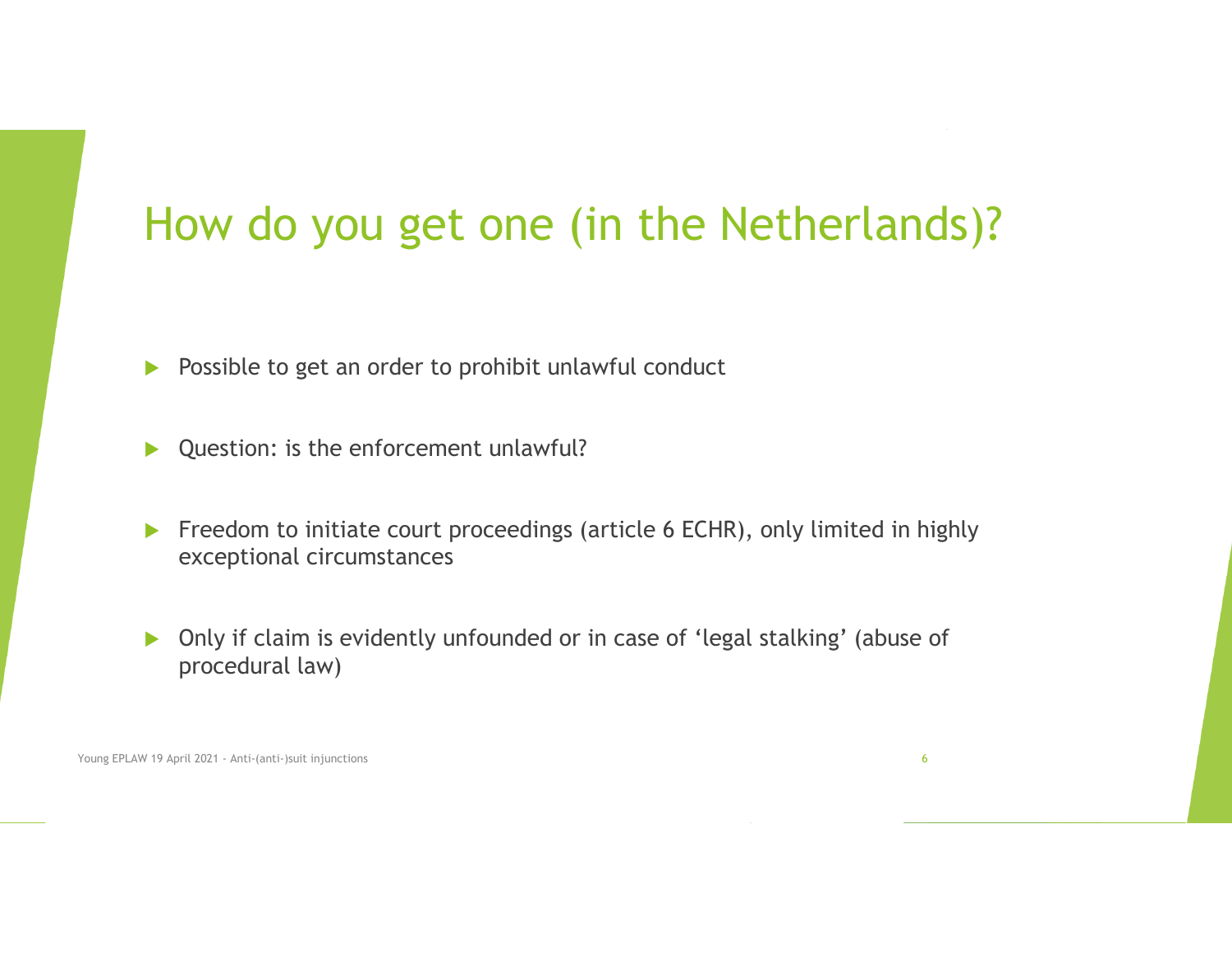#### Can you get cross-border ASIs in Europe?

- $\blacktriangleright$  No, limiting enforcement in other EU Member States is not possible. See CJEU Turner/Grovit (C-159/02) and CJEU Allianz/West Tankers (C-185/07)
	- $\triangleright$  Contrary to the principle of mutual trust and comity
	- ▶ Undermines the other State's jurisdiction to hear and decide the case
	- Such interference is incompatible with the system of the Brussels I bis regulation
- ▶ What about outside of Europe?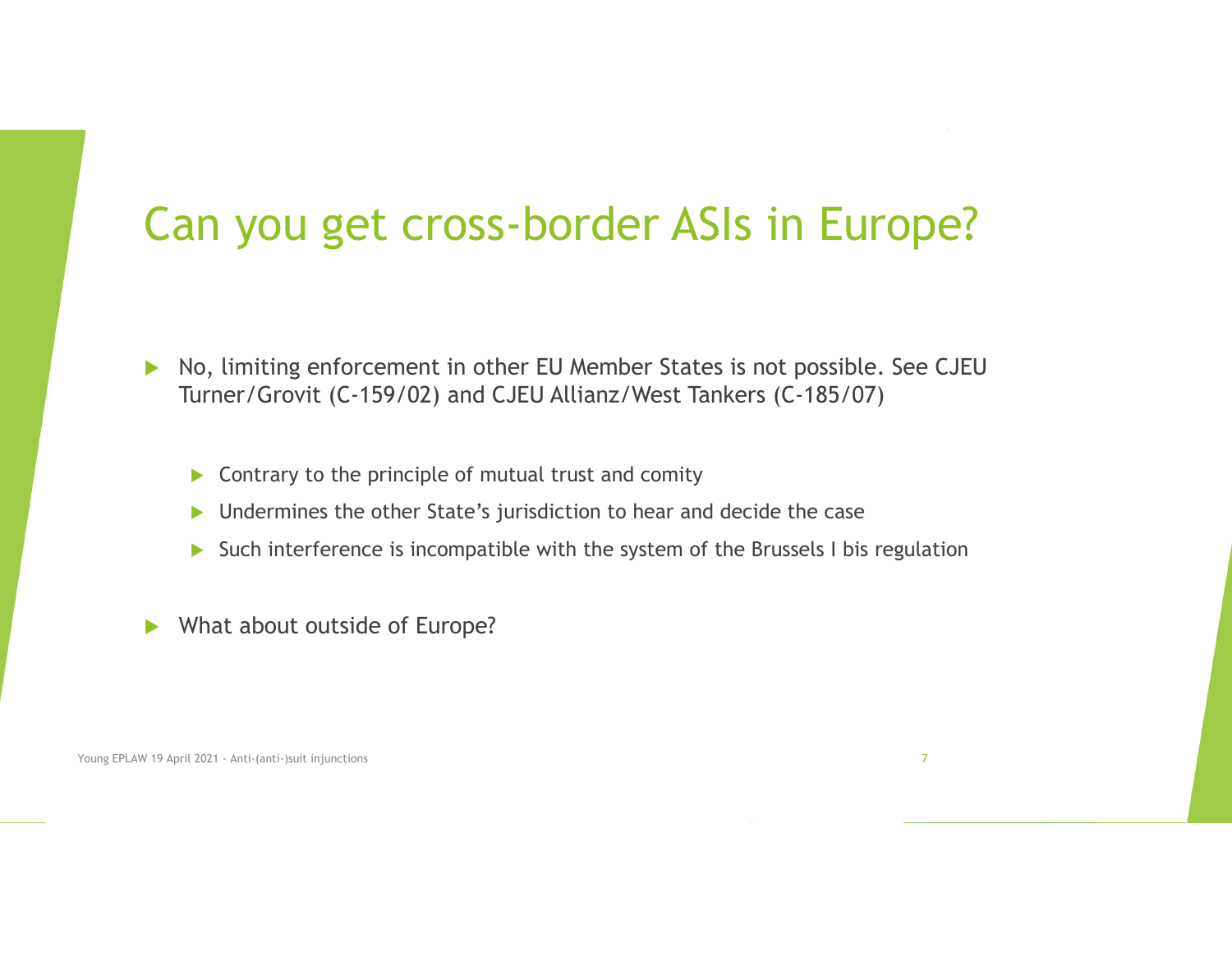### Rise of ASIs in FRAND litigation?

#### $\blacktriangleright$ Some FRAND terminology:

- Standards essential patent ("SEP") a patent which is necessarily infringed by compliance with a technical standard
- Standard setting organisation ("SSO") develop and define technical standards
- SSOs require SEPs to be licenced on fair, reasonable and non-discriminatory ("FRAND") terms
- Unwired Planet v Huawei the UK court for the first time set the terms of a global FRAND license between the parties.
- Additional courts since expressed a willingness to set global FRAND terms e.g. U.S. (TCL v Ericsson) and China (Xiaomi v Interdigital)
- "Race to the court house" to seize preferred forum and prevent opponent bringing proceedings elsewhere using ASIs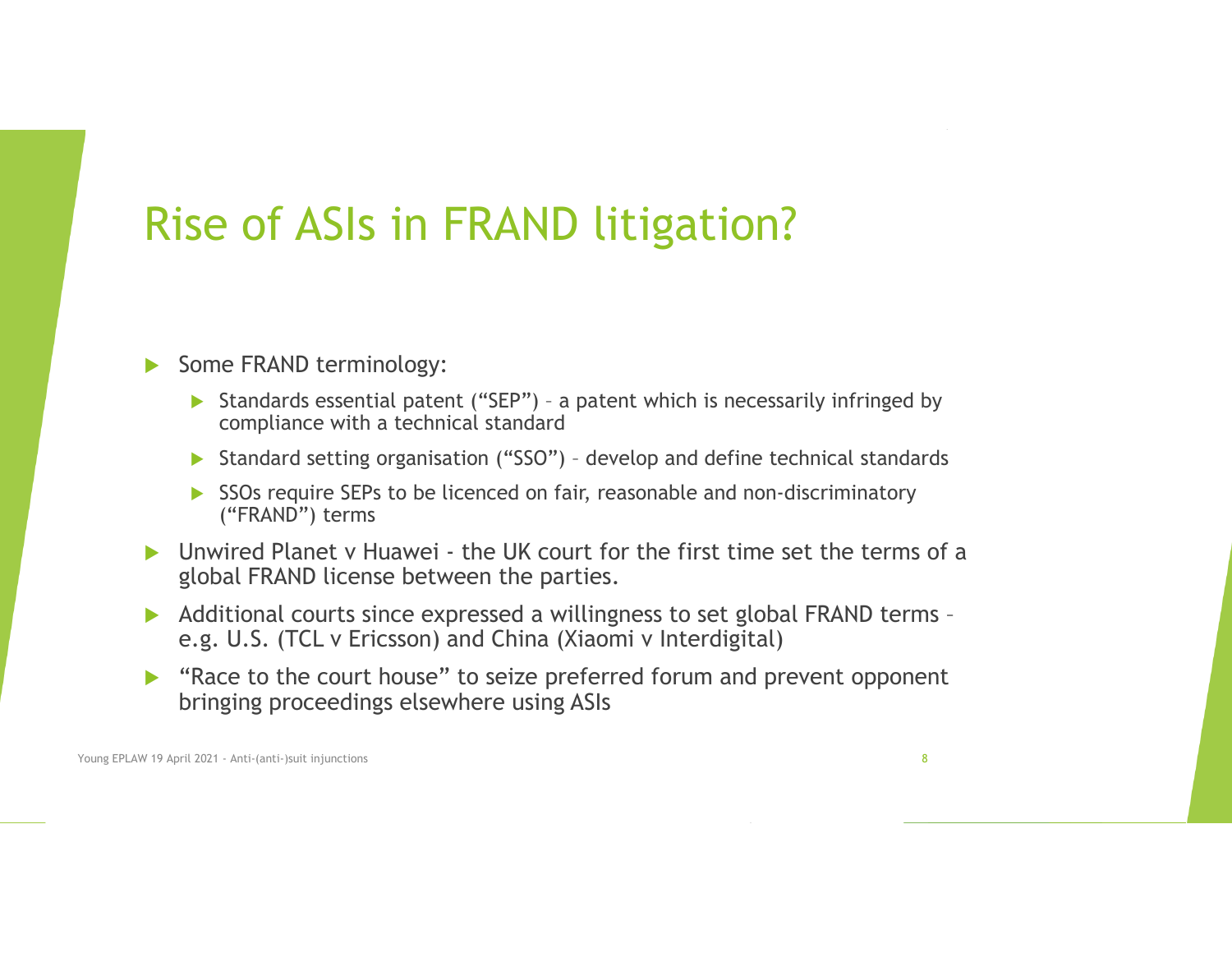#### The A2SI – EU's response to ASIs

- **Procedural tool for parties to regain 'freedom to sue'**
- Apparent willingness of EU courts to effectively counter-act ASIs to an extent
- But: is it a further encroachment on the jurisdiction of a sovereign court, i.e. part of the problem rather than the solution?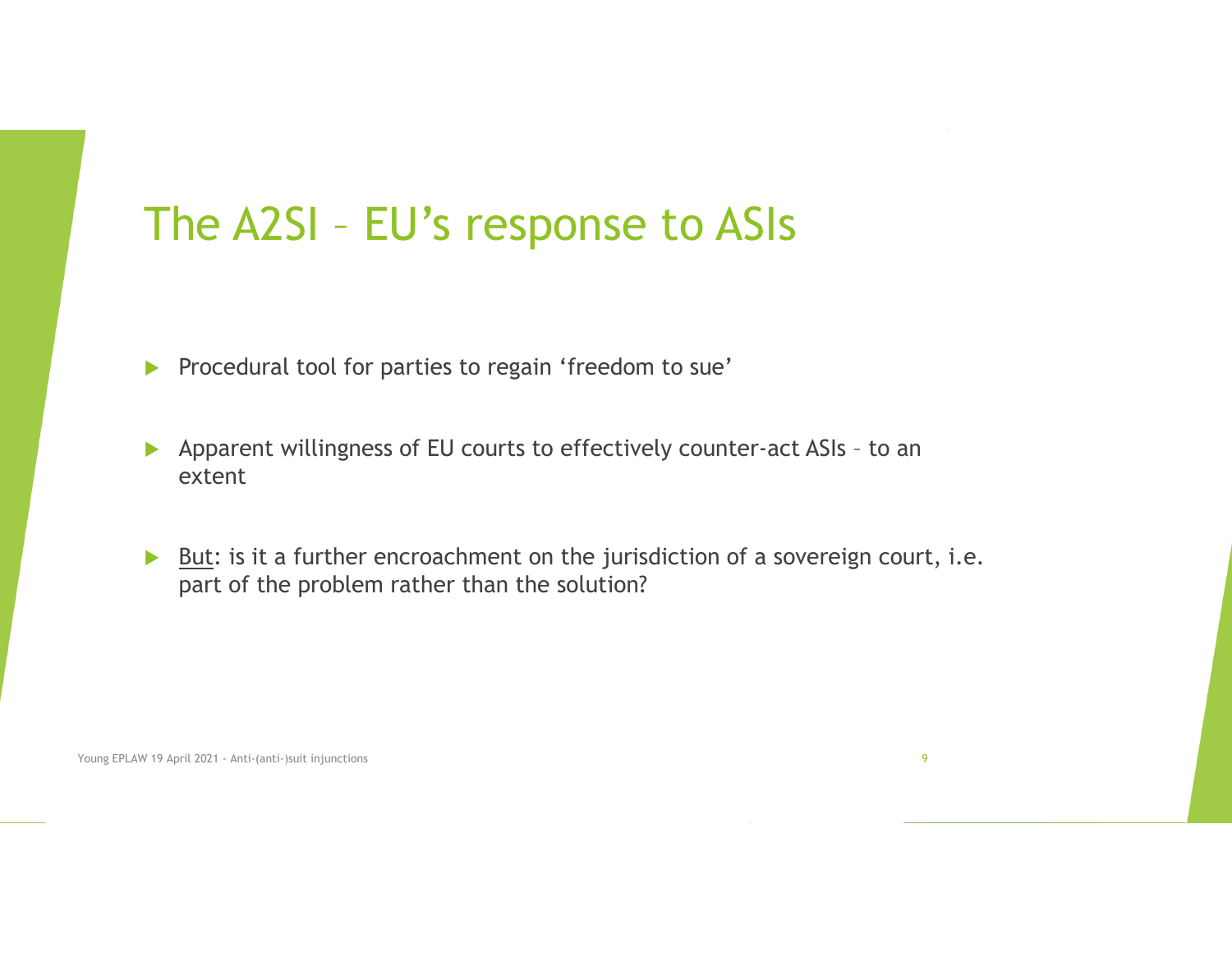## The A2SI - How do you get one (France & UK)?

 $\mathbf{L}$ France

- $\blacktriangleright$ Does the French court have jurisdiction over the matter?
- $\blacktriangleright$ Is the ASI looking to enforce an arbitration or jurisdiction clause?
- $\blacktriangleright$ Is the harm imminent or is there a manifestly unlawful disturbance?
- $\blacktriangleright$ Is the scope of the requested A2SI proportionate?

#### $\blacktriangleright$ UK

- ▶ Would the A2SI affect the foreign proceedings?
- $\blacktriangleright$ Is the English court the more appropriate forum?
- $\blacktriangleright$ Would the ASI be vexatious and oppressive?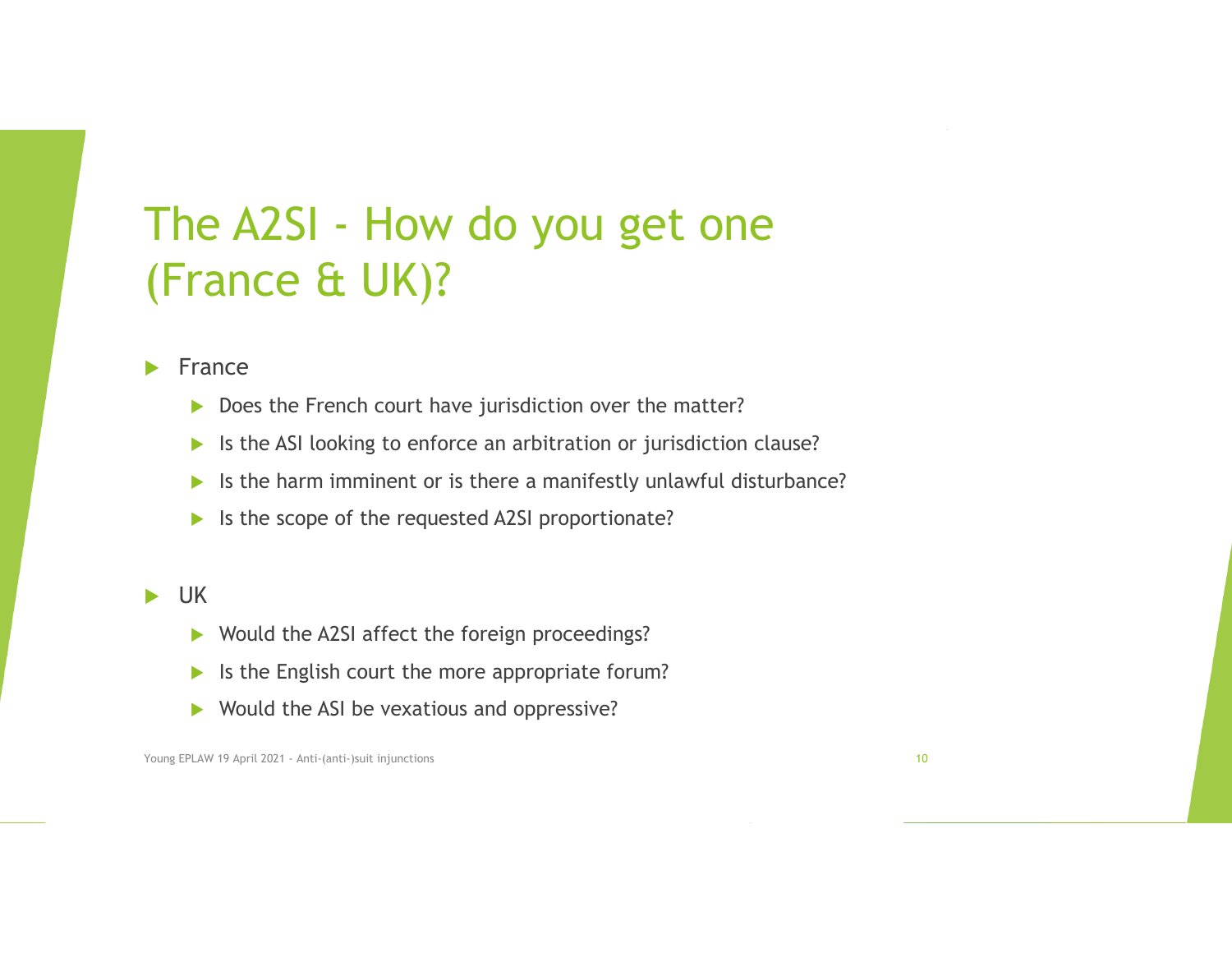## The A2SI - How do you get one (Germany)?

- Based on the general (pre-emptive) claim for injunctive relief, Sec. 1004 German Civil Code
- ▶ Patentee has a right to enforce its (territorial) right (which is protected pursuant to Art. 14 German Constitution).
- The (foreign) ASI constitutes a risk of first infringement of impairing this constitutionally protected right
- The A2SI must be the only effective means to counter the ASI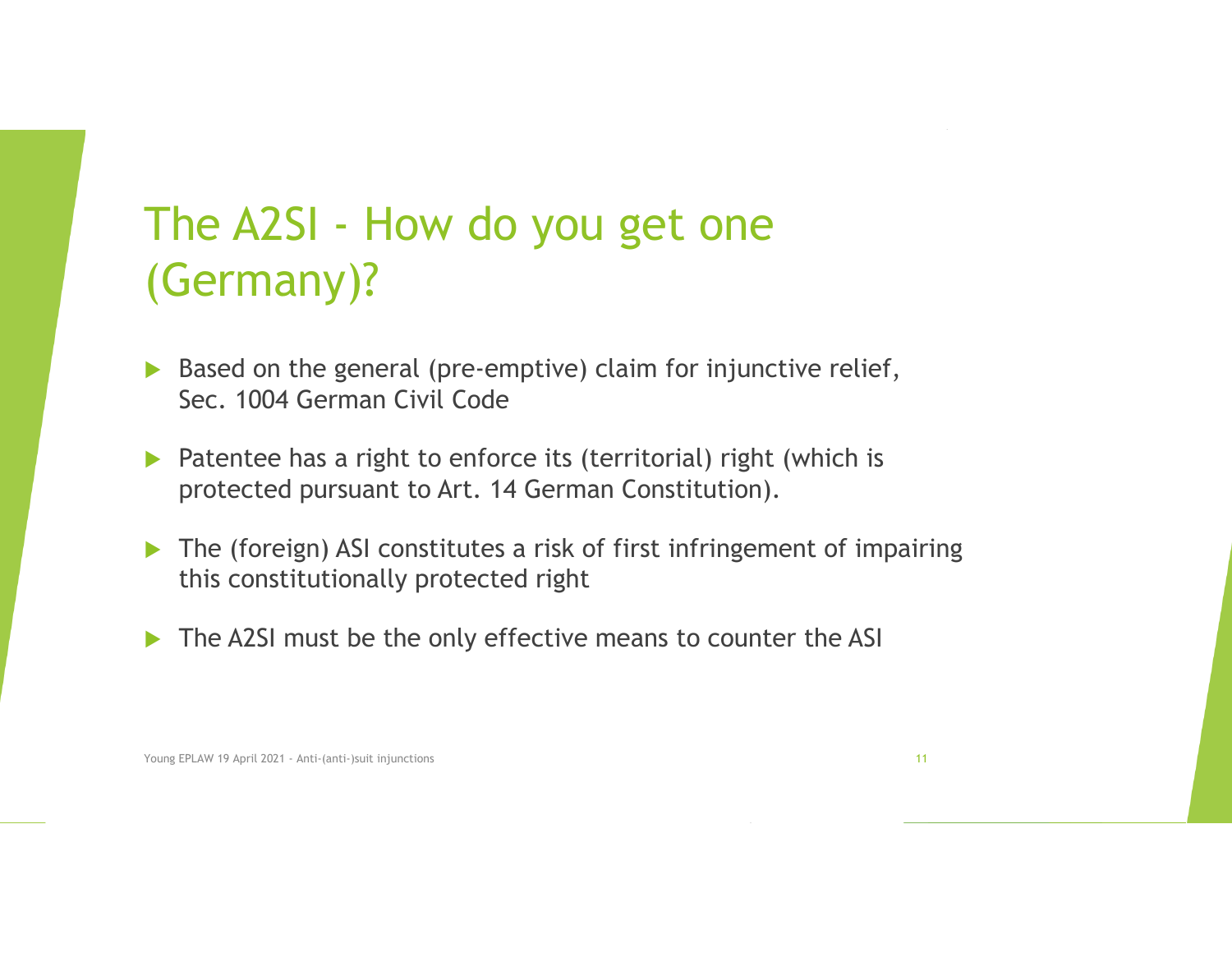#### **Introduction to ASIs and AASIs**

#### **Panel discussion**

#### Case Summaries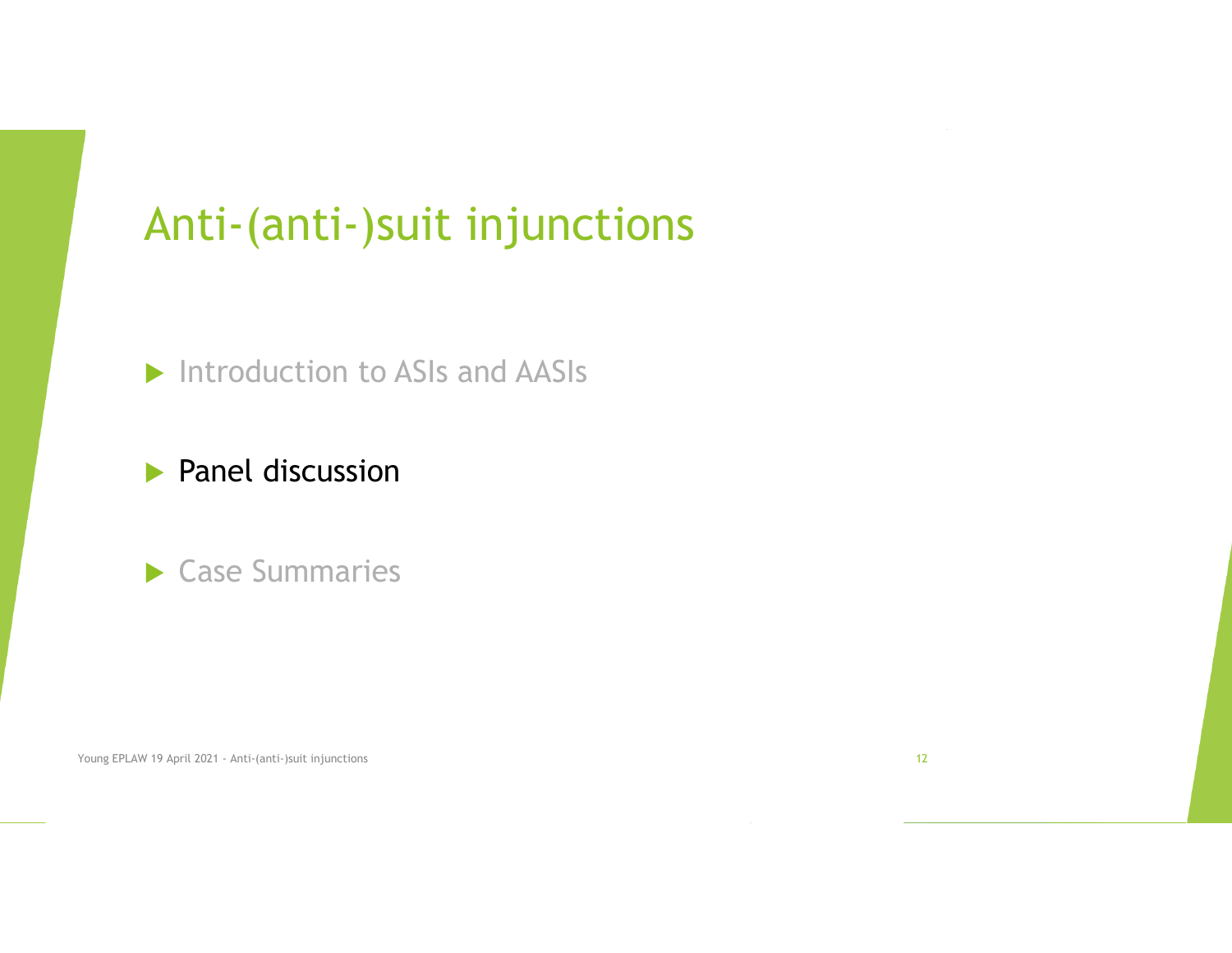#### Panel discussion

- Will it ever / where does it stop?
- $\blacktriangleright$ Policy considerations and future of ASIs
- $\blacktriangleright$ Strategic considerations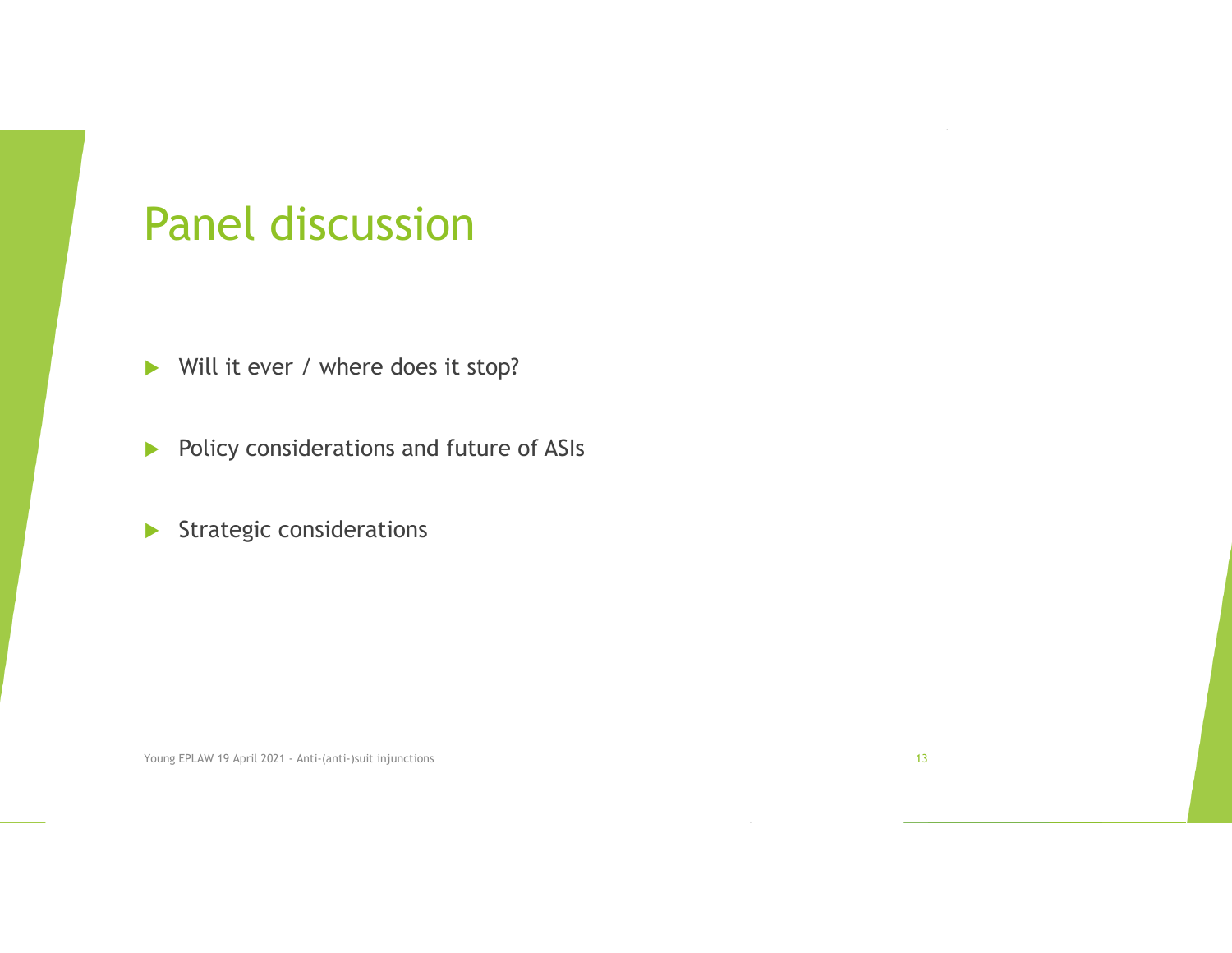**Introduction to ASIs and AASIs** 

 $\blacktriangleright$  Panel discussion

#### Case Summaries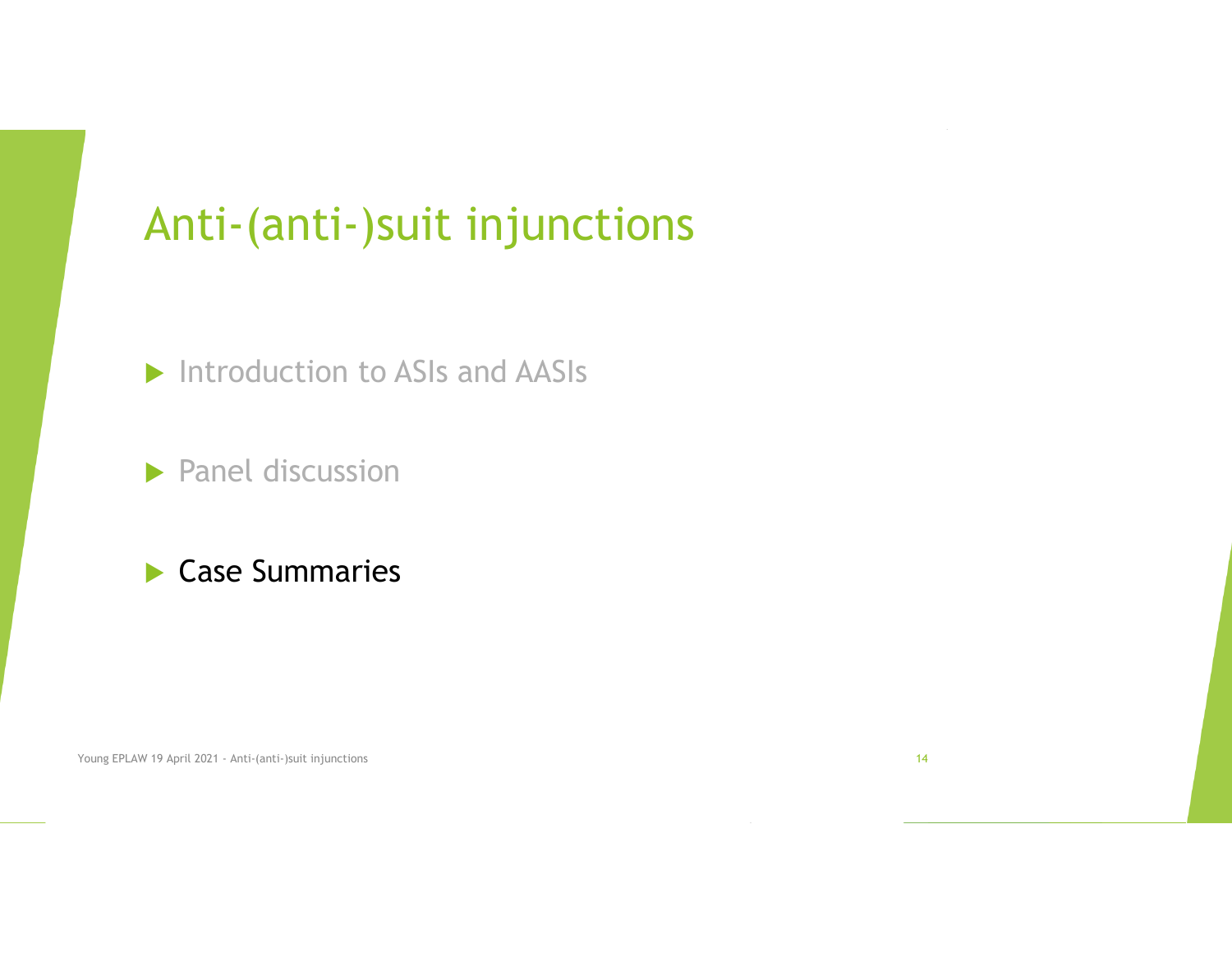### The A2SI – IPCom v Lenovo (USA, UK, France)

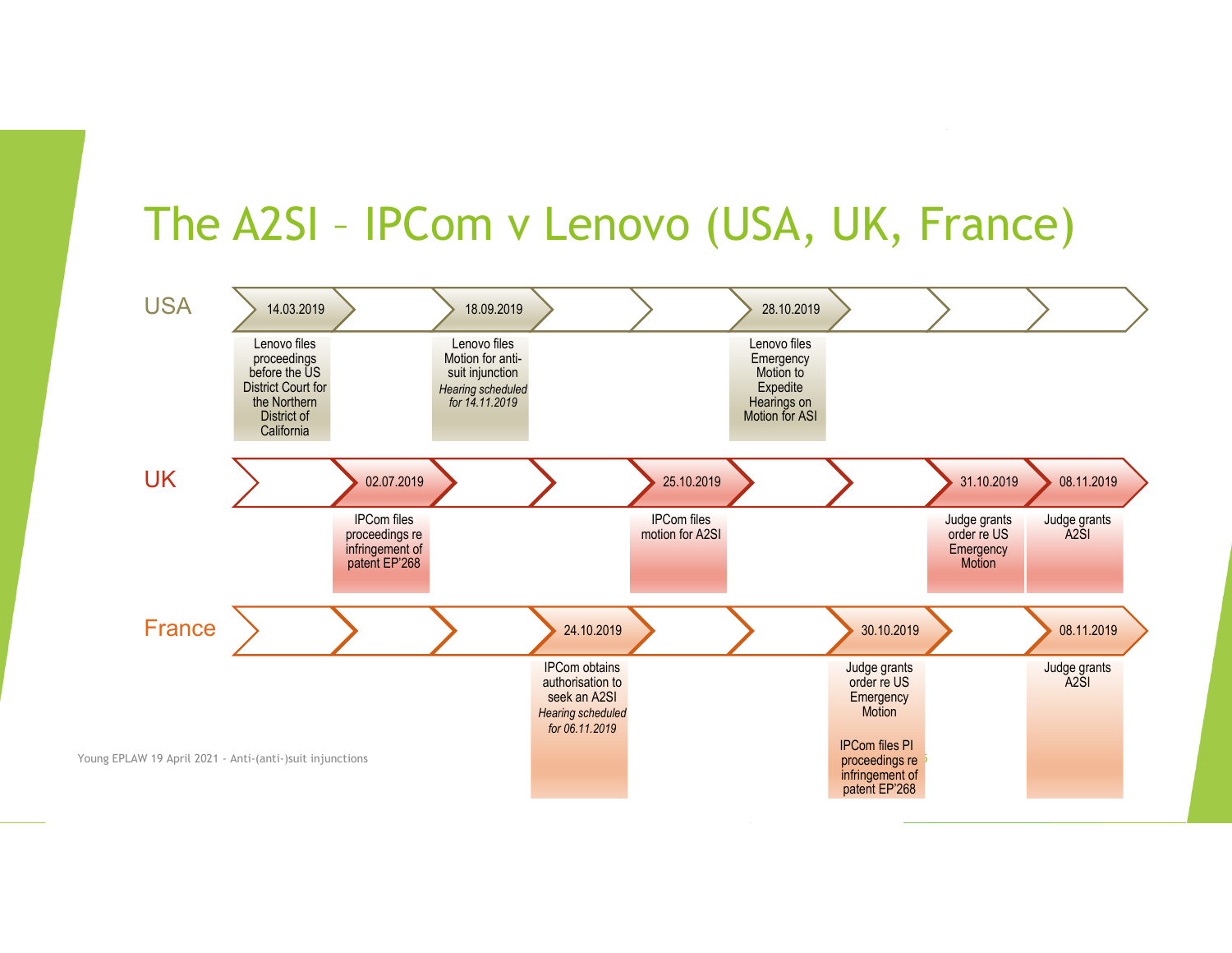### The A2SI – Nokia v Daimler (USA, Germany)

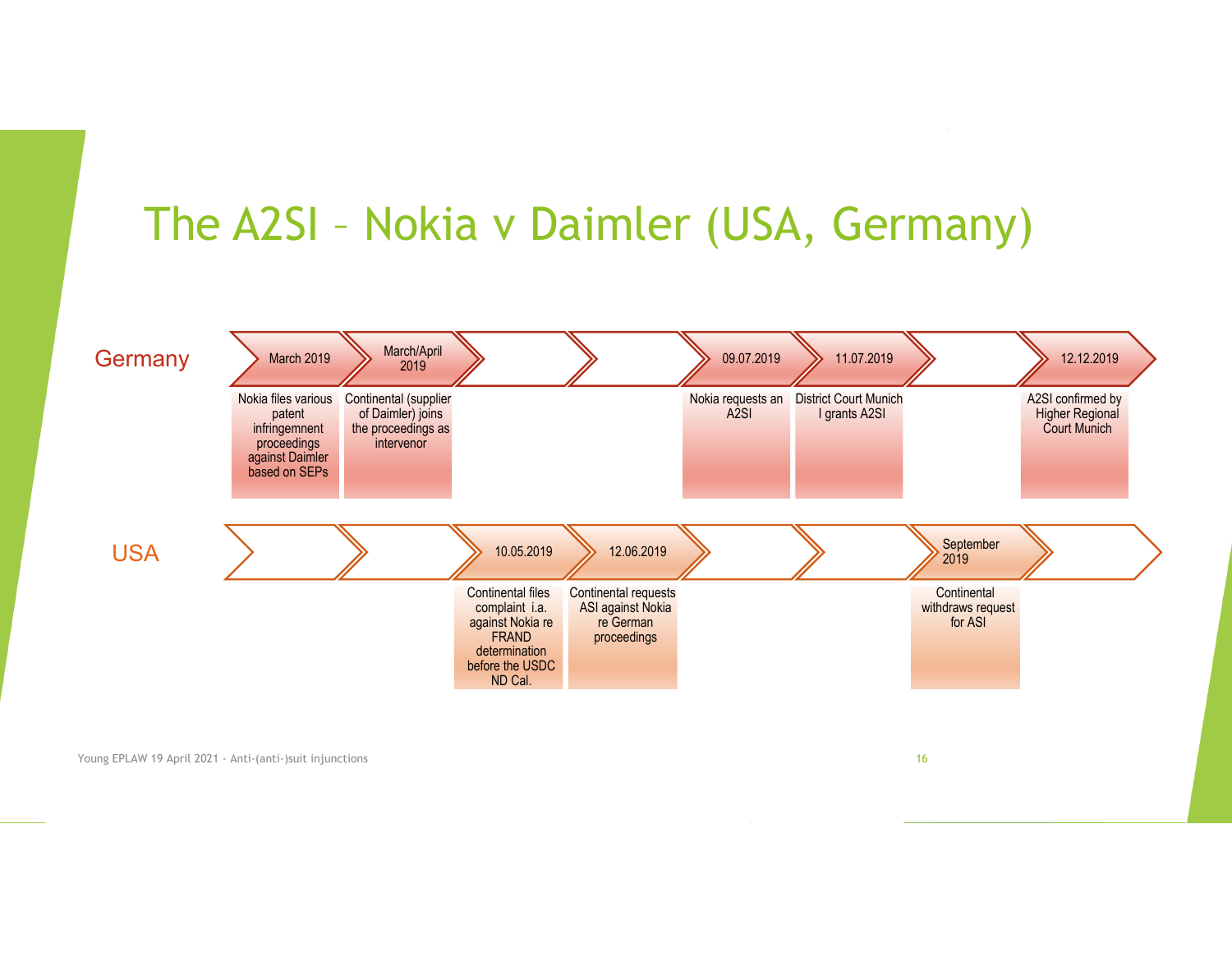### The A4SI – Interdigital v Xiaomi (CN, IND, DE)

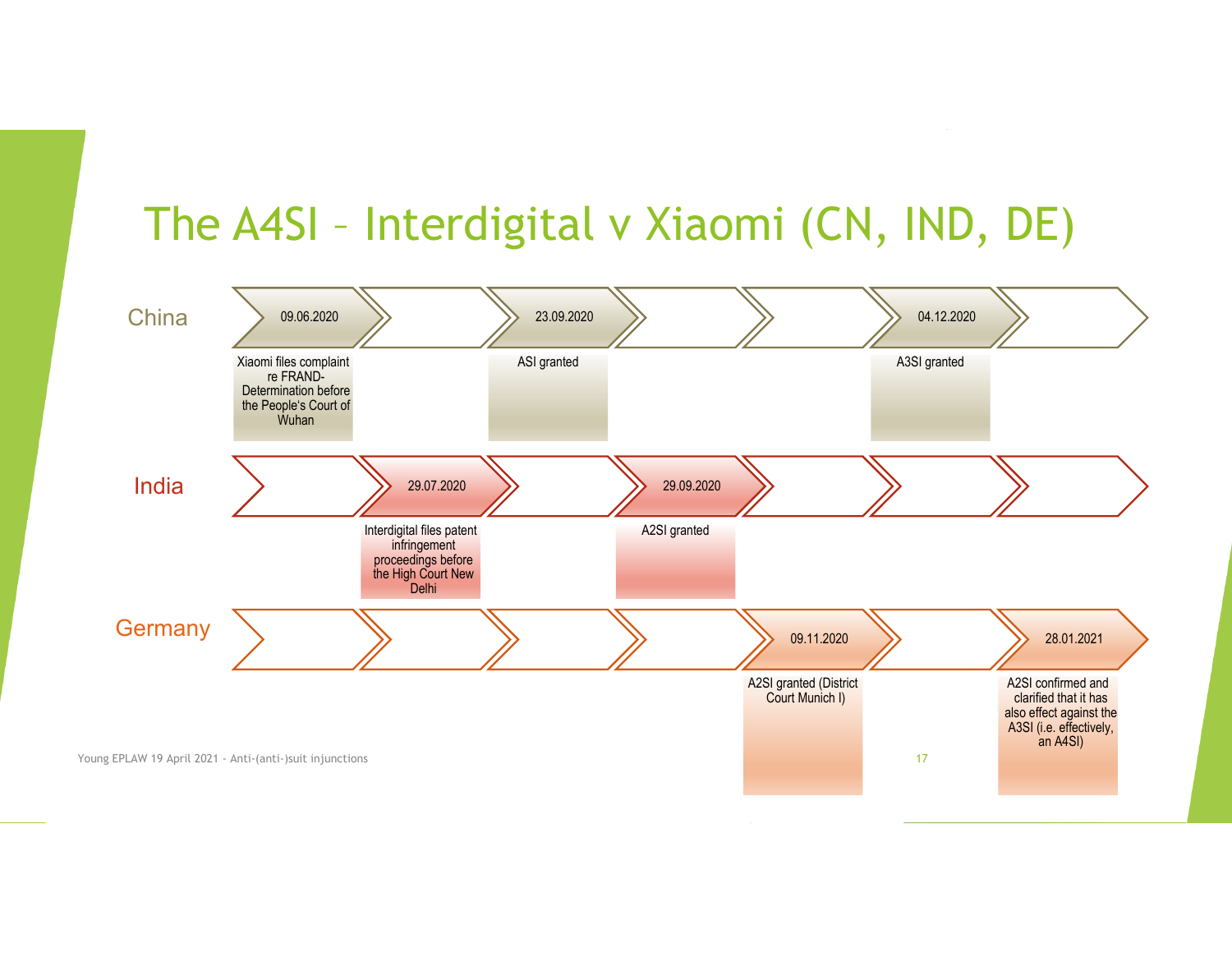#### The A4SI – Ericsson v Samsung (CN, US)

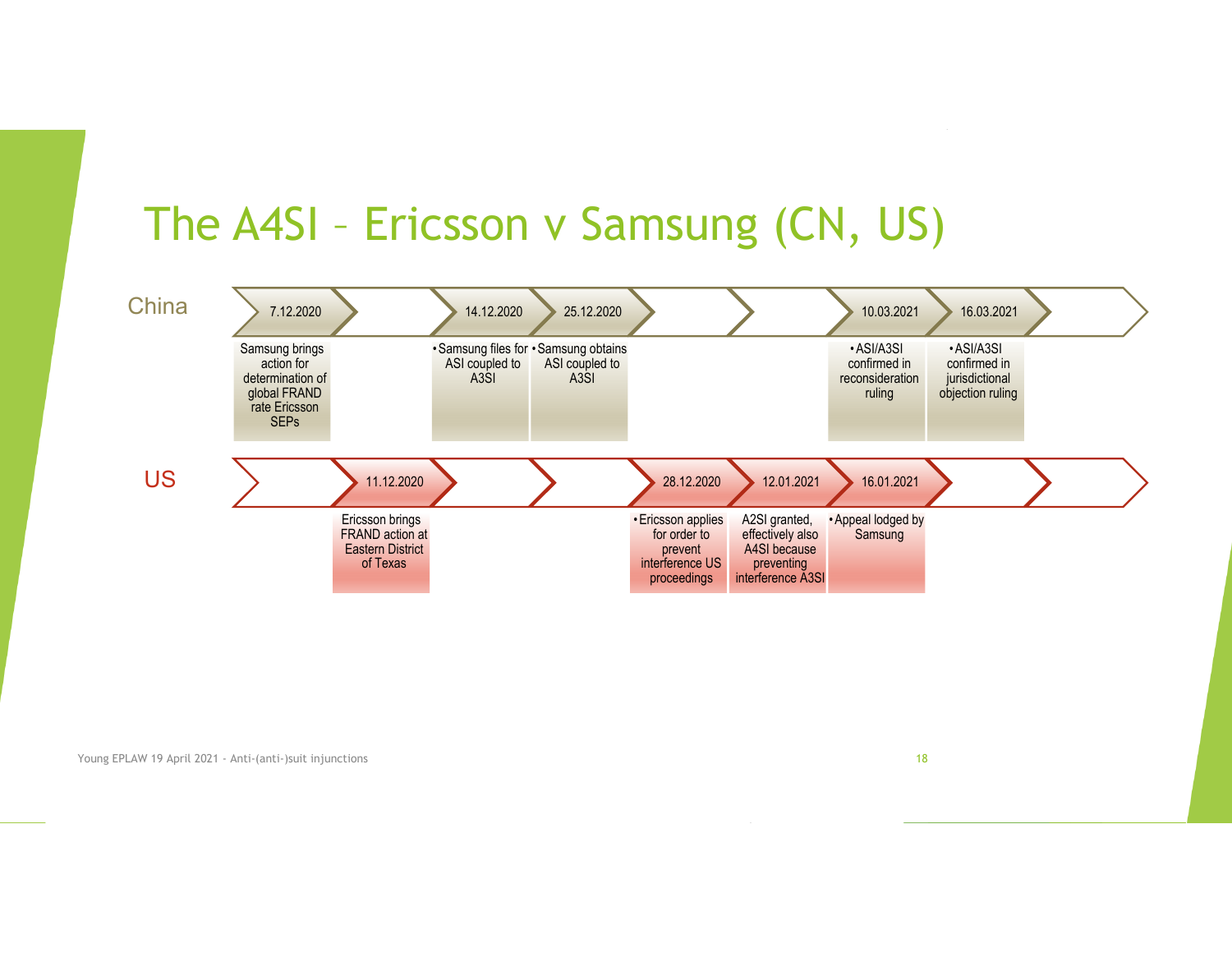#### The A4SI – What is prohibited?

The defendants shall be ordered (…) to pay a fine of up to EUR 250k

to cease and desist from pursuing the ASI of the Wuhan-court or to take any other judicial/administrative measure aimed at directly/indirectly prohibiting the applicants from bringing patent infringement proceedings in Germany

in particular,

to withdraw the request for an ASI before the Wuhan-court within 24 hours after service of this order or take other appropriate means to finally revoke the ASI,

to cease and desist from continuing the ASI-proceedings (except as regards the withdrawal),

to cease and desist from indirectly prohibiting the applicants from bringing patent infringement proceedings in Germany.